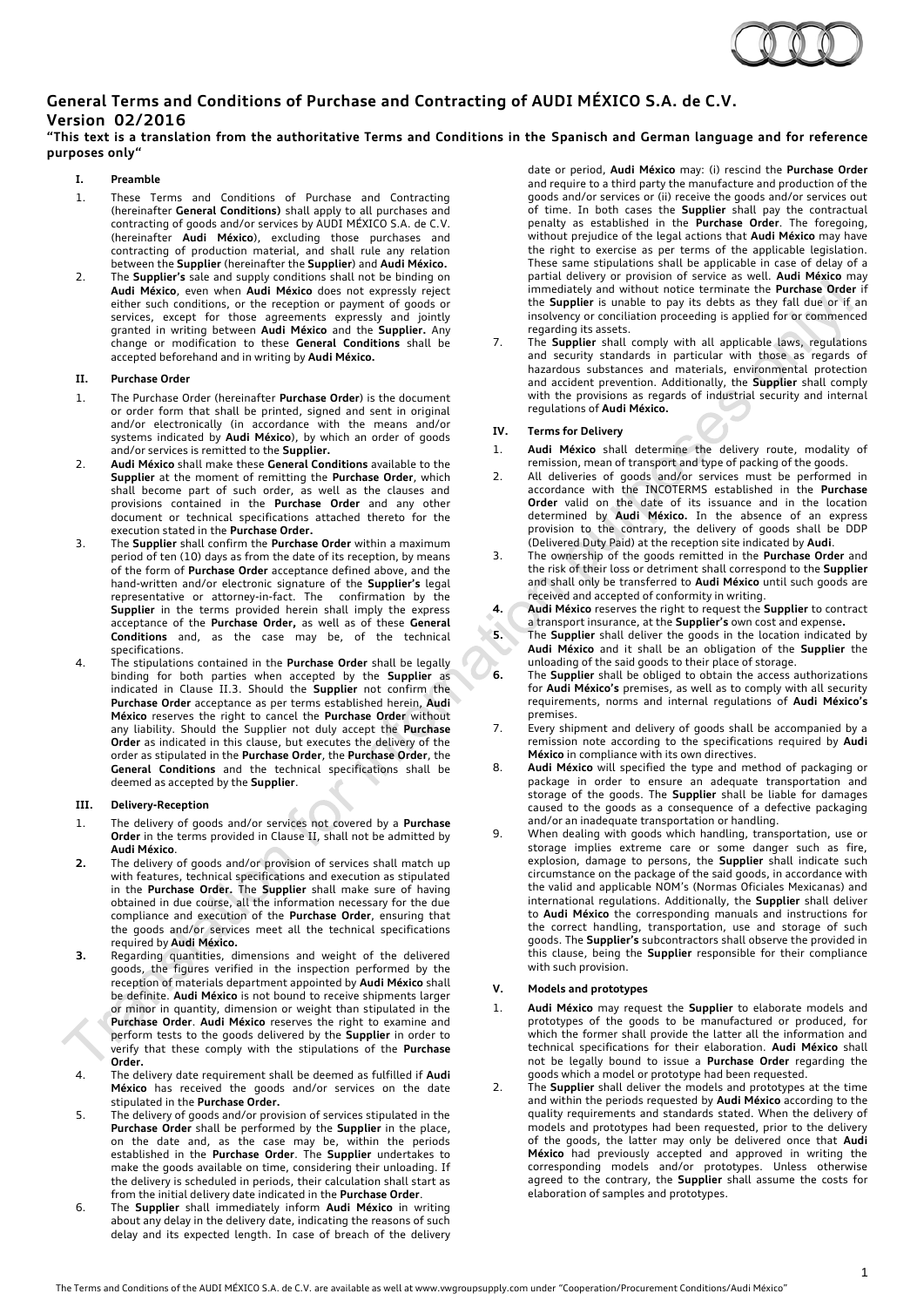

### **VI. Quality and Inspection**

- 1. The **Supplier** shall replace those goods and/or services that do not comply with the quality required by **Audi México,** being obliged the former to keep a registry of them in writing, and to guarantee the quality of their manufacture and fulfillment respectively, free of any defect. The **Supplier's** subcontractors shall have the same obligation.
- **2. Audi México** may, at any time and without previous notification or notice, execute quality tests not only to the goods, but also to the means of production used by the **Supplier,** and to visit the **Supplier's** premises by
- **3.** means of its personnel holding duly proof of identity, in order to inspect the manufacture processes, workforce and materials related to the goods**.** The **Supplier** undertakes to allow free access to **Audi México's** personnel without any limitation and to execute changes and/or implement the measures requested by **Audi México,** derived from such tests or visit.
- **4. Audi México** shall inspect the goods at the moment of reception to verify the existence of apparent defects and shall notify the **Supplier** regarding such defects, reserving the right to perform additional inspections to the provided goods and/or services. **Audi México** shall notify the hidden defects of the goods delivered as soon as they were detected in the ordinary course of their use. The **Supplier** shall not allege that such apparent or hidden defects were indicated late or on delay as per Clause IX point 6 of this **General Conditions.**

#### **VII. Modifications**

**Audi México** shall have the right to require from the **Supplier**, modifications in the design and/or construction of the goods and/or in the services provision remitted in the **Purchase Order**. **Audi México** and the **Supplier** shall establish mutually satisfactory agreements regarding the consequences of such modifications. Should **Audi México** and the **Supplier** not reach an agreement regarding the requested modifications within a period of thirty (30) days as from the request of modification, **Audi México** may deem the corresponding **Purchase Order** as cancelled and request a third party for the fulfillment of such order; in such event the **Supplier** shall return to **Audi México** every and all technical information, material or goods in process within a period of three (3) days upon request. The latter notwithstanding the parties shall agree a possible compensation for the incurred expenses.

### **VIII. Prices, Invoicing and Payment Conditions**

**1.** Prices agreed in the **Purchase Order** are fix and unalterable, except if the Parties agreed otherwise in writting. These include the total of goods and/or services considered in the **Purchase Order,** as well as any additional expense that the **Supplier** must cover in order to provide the goods and/or services. The prices fixed in the **Purchase Order** do not include the Value Added Tax (VAT).

**Audi México** shall not accept an invoice not covered by a **Purchase Order.** The **Supplier's** invoices shall be issued and sent in accordance with **Audi México's** indications and with the forms that meet all tax requirements current at the date of its issuance. Under no circumstance whatsoever the invoices shall be attached to the shipping or delivery of the goods. Mexican Suppliers shall sent its invoices ("CFDI"- Comprobante Fiscal Digital por Internet) within the seventy two (72) hours following the delivery date of goods and/or provision of services in the way established by **Audi México** for such purposes.

- 2. A requirement for payment will be the delivery of a duly and auditable invoice. Payments of invoices shall be executed on the twenty fifth (25) day of the month following the delivery or service provision. For no Mexican Suppliers, payments of invoices shall be executed (i) on the thirty (30) day after the delivery or service provision, or (ii) thirty (30) days after receiving the invoice, if **Audi México** receives the invoice from the **Supplier** after the delivery of the good or service provision. The delay on the invoice sending and other payment information, as well as errors or omissions in such documents, will be a justifiable cause for **Audi México** to delay the payment of the respective invoice without falling into arrears. **Audi México** shall have the right to choose the payment method at its own discretion.
- 3. The **Supplier** shall not have under any circumstance, the right to assign to a third party, those rights resulting from the **Purchase Order**. The **Supplier** expressly authorizes **Audi México** to compensate or discount any amount in favor of the **Supplier** and in charge of **Audi Mexico**, in accordance with article 2185 of the Federal Civil Code of México.
- 4. In case of deliveries and services rendered being executed by third parties, accounts are to be balanced only by the **Supplier**.

#### **IX. Responsibilities and reimbursements**

1. The **Supplier** must ensure that every good and service rendered, covered by the **Purchase Order**, have been elaborated and provided in accordance with the drawings, technical data, applicable function and quality criteria and other technical specifications provided by **Audi México** and adjusted to specifications offered by the **Supplier**.

- 2. The **Supplier** must ensure that the delivered goods are new and of first quality, which are free of apparent or hidden defects in their material or workforce aspect, these shall be commercial, totally safe and appropriate to accomplish the purpose for which they will be used and specifically indicated by **Audi México**, they comply with the packaging and packing conditions requested by **Audi México,** they are not subject to any encumbrance or lien, they do not violate any Intellectual Property rights or any other thirdparties protected rights, in terms of stipulations of Clause XI of these **General Conditions**.
- 3. The **Supplier** undertakes to deliver only those goods submitted to a final inspection process. Should the **Supplier** deliver defective goods, **Audi México** shall have the right to take any of the following actions: i) it may give the **Supplier** the opportunity to correct the deffect, by means of re-manufacturing (re-work) of such goods or services. If Mexican law is applicable to the business relationship with the **Supplier** according to Clause XVII Nr. 3, it shall be at the sole discretion of **Audi México** to determine if the rework has effectively corrected the defect; ii) returning or replacement of such goods; iii) to cancel or rescind the **Purchase Order** also regarding goods not yet provided if, prior notification in writing, the **Supplier** has delivered defective merchandises again. In the last case, **Audi México** shall choose, either execute by itself or require to a third party, the manufacture and production of the goods and/or services, in which case **Audi México** shall have the right to demand from the **Supplier** the payment for damages and losses, direct and indirect expenses and costs resulting from its breach.
- 4. As far as no special arrangements have been agreed the **Supplier** accepts the warranty for his delivery in accordance with the provisions laid down in law.
- 5. Provided that **Audi México** had previously given its written consent, the **Supplier** may work with a third party together for the total or partial manufacturing of the goods or provision of a service. The **Supplier** shall be responsible for its actions or omissions as well as for the actions or omissions of the third party involved.
- 6. **Audi México**'s reception of the goods, does not limit its right to demand the compliance of the warranty granted by the **Supplier.** In case of reworks, the period of the warranty shall be extended by the time that has passed from the notification of the defects to the termination of the rework.
- 7. **Audi México** is not obliged to comply with any due date whatsoever to issue claims on the hidden defects that the goods may have. **Audi México** has the right to demand the replacement of the goods with hidden defects and to the payment of the expenses that this may cause. Therefore, the **Supplier** expressly waives what is provided in Article 383 of the Mexican Commercial Code.
- 8. In case the delivered goods have any defect, **Audi México** shall have the right (i) to retain the total payment of the corresponding invoice without generating any breach; or (ii) to retain a percentage of the value of the **Purchase Order**, which shall be paid to the **Supplier** until the defective goods are satisfactory corrected and/or replaced and in accordance to that stipulated in the **Purchase Order.**

#### **X. Confidentiality**

- 1. The **Supplier** is obliged to treat any **Purchase Order** and all business and technical details connected with it as confidential.
- 2. The **Supplier** is allowed to refer to the business relationship with **Audi México** in their advertising material only if it is authorized in writing previosly. Requests for information have to be directed to AUDI AG, Abt. I/VM-4, D-85045 Ingolstadt.

#### **XI. Intellectual Property and Third-Party Rights**

- 1. The **Supplier** acknowledges that any right protected by the Industrial Property and/or Federal Copyright Law and derived from the execution of the **Purchase Order,** will be exclusive property of **Audi México,** as well as it will be any intellectual property right, either commercial name, commercial advertisement, brand, domain name for internet, register of works and/or reserve of rights before the Mexican Industrial Property Institute and/or National Copyright Institute, respectively.
- 2. The **Supplier** is not authorized to use brands, commercial advertisements, logos and designs property of **Audi México.** Only by express instruction of **Audi México,** or if indicated in the models or drawings by **Audi México**, the **Supplier** may use such brands, commercial advertisements, logos and designs to be printed or marked in the goods ordered in the **Purchase Order.** The goods thus marked shall be delivered only to **Audi México**. The defective goods returned to the **Supplier** and marked with brands, logos and designs property of **Audi México,** shall be destroyed.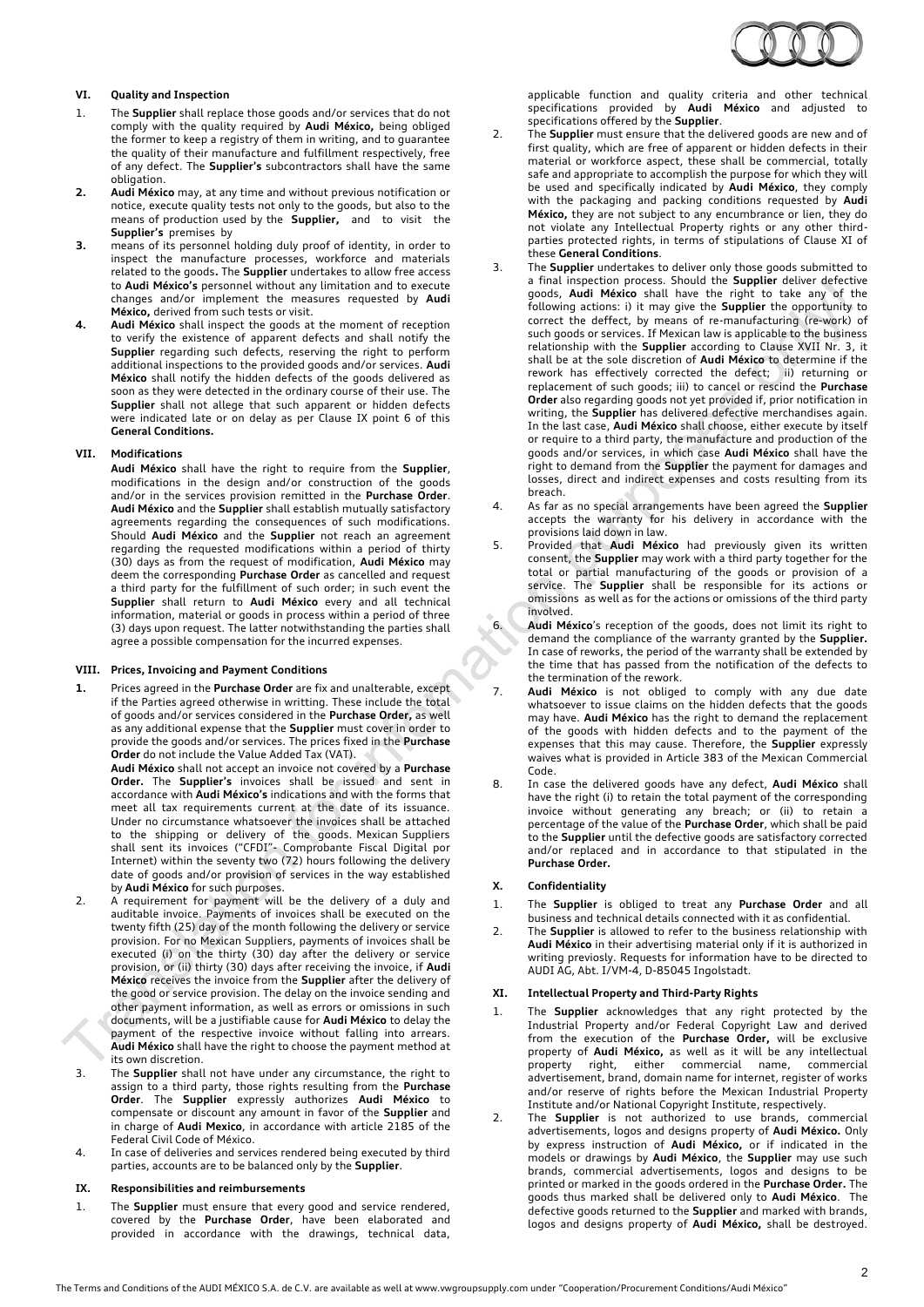

Upon request **Audi México** has the right to ask for evidence of destruction.

- 3. The **Supplier** expressly declares that in the execution and elaboration of the goods ordered in the **Purchase Order**, no copyrights, industrial or intellectual property rights, patent rights, trademarks property of a third party duly protected by the Intellectual Property Law and/or the Federal Copyright Law and/or other laws current in the United Mexican States or abroad, are damaged or violated. The **Supplier** shall be responsible for any claim that, due to the elaboration of the goods ordered in the **Purchase Order**, results in the affectation and/or violation of third-party rights. In this sense, the **Supplier** is obliged to indemnify and hold **Audi México** harmless of claims derived from the misuse of third-party rights, being obliged so to cover all damages and losses, costs and expenses that **Audi México**  suffered or spent**.**
- 4. Point number 3 of this clause shall not apply to the extent that the **Supplier** has manufactured the goods ordered in the **Purchase Order**, according to the drawings, models or similar descriptions provided by **Audi México** and only if the **Supplier** did not know or, regarding the goods developed by the **Supplier**, it might not know that third-party rights were being damaged. To the extent that the **Supplier** is not liable according with this paragraph, **Audi México** shall held the **Supplier** harmless of any claim filed by any third party.
- 5. The **Supplier** undertakes to immediately inform **Audi México**, regarding possible risks of affecting third-party rights. The **Supplier** shall inform **Audi México** regarding the use of any thirdparty right, published or not, related to the goods ordered in the **Purchase Order**, notwithstanding that the **Supplier** has a license of use of these.

### **XII. Manufacturing Means**

- 1. In case the **Supplier** does not have the materials and/or tools (hereinafter **Manufacturing Means**) for the proper manufacture of the goods and/or services contained in the **Purchase Order, Audi México** may provide such **Manufacturing Means** or require from the **Supplier** to elaborate them at cost of **Audi México**, upon previous agreement that shall be recorded in the corresponding **Purchase Order**.
- 2. The **Manufacturing Means** used by the **Supplier** in the manufacture of the goods such as models, samples, dies for forging, tools, drawings and similar materials made available for the **Supplier** or manufactured by this latter according to specifications of **Audi México**, shall be neither sold, pledged or transferred to third parties, nor used by the **Supplier** for other purposes as indicated in the **Purchase Order**, without the previous and written consent of **Audi México.** The foregoing shall also apply to those goods that had been manufactured with these **Manufacturing Means.**
- 3. The **Supplier** shall be responsible for duly taking care of any **Manufacturing Mean**, as well as for executing and covering the maintenance, repairing and replacement costs for them required. The **Supplier** shall return with no objection whatsoever such **Manufacturing Means** to **Audi México** once the goods and/or services covered by **Purchase Order** are concluded and delivered, or when it has been cancelled or rescinded, unless **Audi México**  authorizes in writing to give other use to such **Manufacturing Means**. Under no circumstance, the **Supplier** shall have the right to retain the **Manufacturing Means** and its obligation to deliver them to **Audi México** shall be enforceable even if the **Supplier** is declared in bankruptcy. Goods developed by **Audi México** or in collaboration with the **Supplier** shall be delivered only and exclusively to **Audi México.**

## **XIII. Labor relations and security**

- 1. The **Supplier** shall employ its own employees for the manufacture of goods and/or services ordered in the **Purchase Order**.
- 2. The **Supplier** states that it has its own employees in order to comply with its obligation derived from the **Purchase Order**, so under no circumstance these may be deemed as employees of **Audi México**. The **Supplier** is responsible of its own employees or subcontractors, as the case may be, used in for the fulfillment of its obligation derived from the **Purchase Order**, as well as all corresponding payments to its employees and subcontractors, including salaries, vacations, compensations, bonus, accidents, contributions to social security and housing systems, and any other obligation derived from the Mexican Federal Labor Law. **Audi México** shall not accept any claim regarding any labor obligation originating from **Supplier's** employees and/or subcontractors**.** The **Supplier** shall indemnify and is obliged to hold **Audi México** harmless of any possible claim that might arise regarding its employees and/or subcontractors and shall reimburse **Audi México** any amount that had to pay related to any action or claim (including attorneys' fees, costs, expenses, etc.).
- **3.** In case that the goods and/or services ordered in the **Purchase Order** should be installed and/or executed in **Audi México's**

domicile, it shall be the exclusive responsibility of the **Supplier** to provide its employees and/or subcontractors with all appropriate equipment, tools and means for protecting them from body harms. In this case, **Audi México** undertakes to inform the employees and/or subcontractors that the **Supplier** appoints for such purpose about all rules, regulations and internal norms of the facilities of **Audi México** regarding security and hygiene of work center, not being the latter deemed as any direction, subordination or labor relation between the employees and/or subcontractors of the **Supplier** and **Audi México.** In these cases, **Audi México** reserves the right to request from the **Supplier** the documentation that supports the inscription of its employees before the social security institutions in México, as well as the payments executed as social security contributions. This faculty shall be extensive to subcontractors that, as the case may be, the **Supplier** hires for the compliance of its obligation derived from the **Purchase Order.**

### **XIV. Taxes**

- 1. The **Supplier** and **Audi México** shall be responsible respectively for complying with the tax obligations regarding tax payment and withholding stipulated in Mexican tax regulations derived from the **Purchase Order**. Any mandatory payment of tax and withholding tax pursuant to Mexican tax regulations will be retained by the **Supplier** and/or **Audi México** accordingly.
- 2. The **Supplier** undertakes to provide **Audi México**, if required by the latter, with a tax obligation compliance certificate (or other document/certificate) issued by the Mexican competent tax authorities.
- 3. In case that the **Supplier** has no tax residence in México, but due to the nature of the manufacturing of the goods and/or services provision established in the **Purchase Order,** the **Supplier** is subject to the fulfillment of tax obligations in México, according to Mexican regulation as well as to those provisions stipulated in the treaties for avoiding double taxation that México has executed with other countries, the **Supplier** undertakes to fully comply those obligations and to provide **Audi México** with the documentation pointed out in number 2 hereinabove. In case of non-compliance by the **Supplier** of the obligations provided herein, the **Supplier** shall indemnify **Audi México** for any possible act that may be issued by Mexican tax authorities against **Audi México** and shall reimburse **Audi México** any amount that this latter had to pay or shall have to pay due to any action or claim by such authorities (including attorneys' fees, tax advisors, any other costs and expenses, etc.).

## **XV. Force Major**

- 1. If **Audi México** becomes unable to receive the goods and/or services by an unforeseeable event or force major, including but not limited to, natural disasters, labor disputes, work stoppages, strikes, public disturbance, administrative measures, import restrictions, transport interruptions, strikes, commercial stoppages, **Audi México** shall not be obliged to receive the goods and/or services described in the **Purchase Order,** during all the time that impossibility reasons and their effects last. In these cases, any right of the **Supplier** to demand from **Audi México** the compliance of the **Purchase Order** or to claim for indemnization of damages and losses, is excluded. During the period of the impossibility and until the moment **Audi México** is able to receive the goods, the **Supplier** is obliged to store the goods on its own and under its own risk and cost.
- 2. If any of the mentioned events occurs regarding the **Supplier**, it shall support **Audi México** according to its possibilities, in its efforts to relocate the manufacture of the goods and/or services provided to **Audi México** or to a third party appointed by **Audi México** for that purpose, which shall include the granting of licenses on Intellectual Property rights to the extent that those rights are essential for the manufacture of goods and/or services provision consigned in the **Purchase Order**.
- 3. Once the event and its effects conclude, **Audi México** will inform it the **Supplier**. In this case, the **Supplier** undertakes to immediately deliver the goods and/or to provide the services established in the **Purchase Order**.

#### **XVI. Requirements regarding Sustainability in Relationships with Business Partners.**

- 1. The "Volkswagen Group Requirements regarding sustainability in its relationships with business partners (Code of Conduct for Business Partners)" determine the expectations for the business partners´s conduct inside its business activity regarding sustainability field. **Audi México** requires its business partners to comply with the same rules.
- 2. "Volkswagen Group Requirements regarding sustainability in its relationships with business partners (Code of Conduct for Business Partners)" in its more current and valid version during the execution of a contract shall be part thereof. The business partner is bound to its compliance. In case the Volkswagen Group